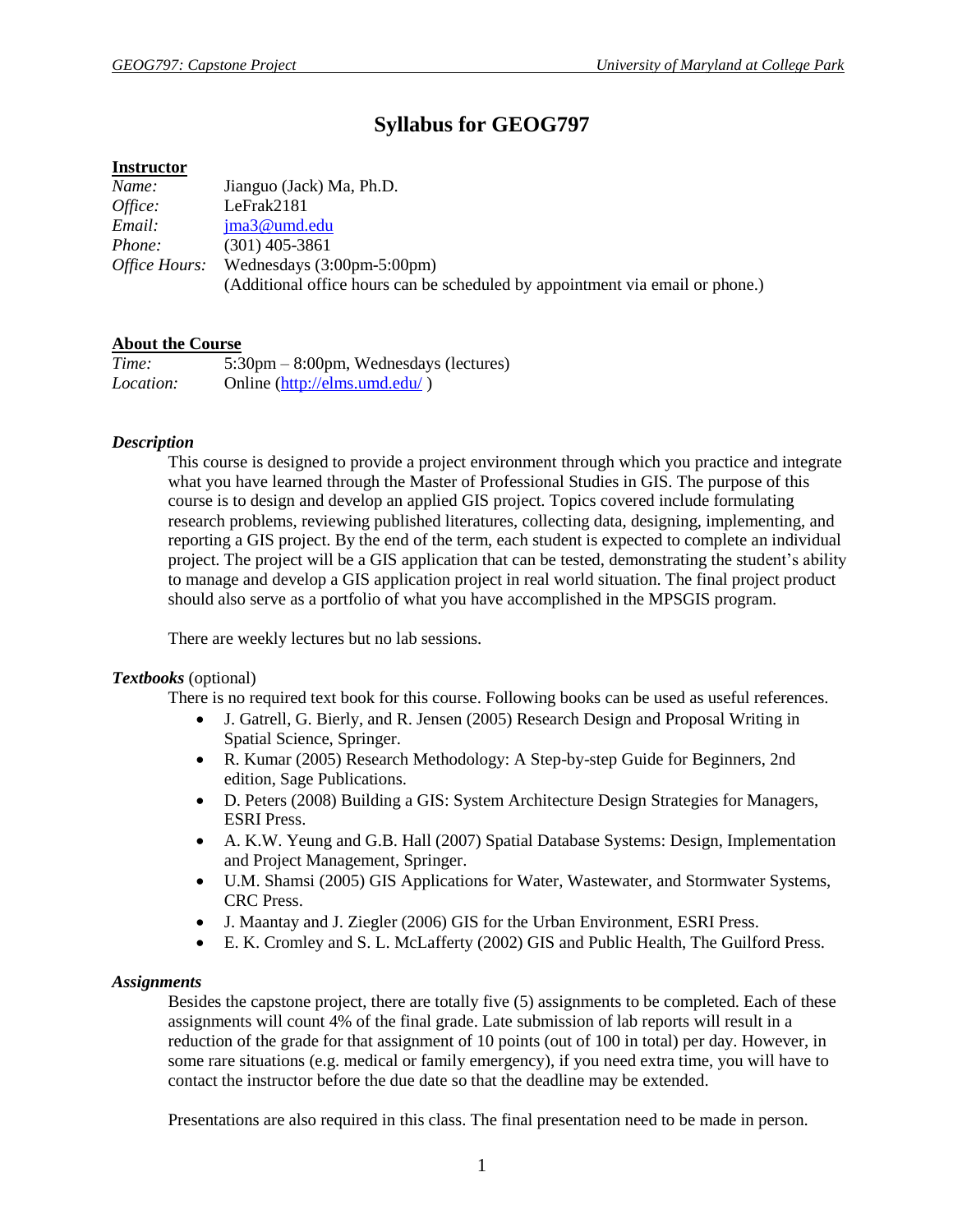#### *Grading*

The distributions of grade among lab assignments, participation, and final project are:

| Assignments $=$      | 20% (five assignments; each accounts for 4% in the final grade)   |
|----------------------|-------------------------------------------------------------------|
| Presentations=       | 20% (two presentations; each accounts for 10% in the final grade) |
| Project Proposal $=$ | 10%                                                               |
| Final Report $=$     | 50%                                                               |

The plus/minus grading system will be used to assign student grades which will be determined as follows:

 $97-100 = A+$  $93-96.99 = A$  $90-92.99 = A$  $87-89.99 = B+$  $83-86.99 = B$  $80-82.99 = B$  $77-79.99 = C +$  $73-76.99 = C$  $70-72.99 = C$  $67-69.99 = D+$  $63-66.99 = D$  $60-62.99 = D$  $< 60 = F$ 

Minor adjustments to this scale might be made based on the performance of the class as a whole.

### **Rules & Policies**

#### *Medical Excuses*

Campus Senate policy requires students who are absent due to illness/injury to furnish documentary support to the instructor. I require students to contact me by email or by phone prior to class time in which you indicate that you have an illness or an injury. You must provide written documentation verifying your illness/injury immediately upon your return to class. You will not be allowed to turn in missed assignments or make up quizzes, tests, papers, etc. if you have not provided this documentation. Documentation not presented to me in a timely manner will not be accepted. In addition, if it is found that you have falsified the documentation provided, I will refer you to the University's Student Conduct Office.

## *Religious Preference Absence*

Please refer to the Online Undergraduate Catalog Policy on Religious Observance.

#### *Academic Dishonesty*

The University of Maryland, College Park, has a nationally recognized Code of Academic Integrity, administered by the Student Honor Council. This Code sets standards for academic integrity at Maryland for all undergraduate and graduate students. As a student, you are responsible for upholding these standards for this course. It is very important for you to be aware of the consequences of cheating, fabrication, facilitation, and plagiarism. For more information on the Code of Academic Integrity or the Student Honor Council, please visit [http://www.shc.umd.edu.](http://www.shc.umd.edu/)